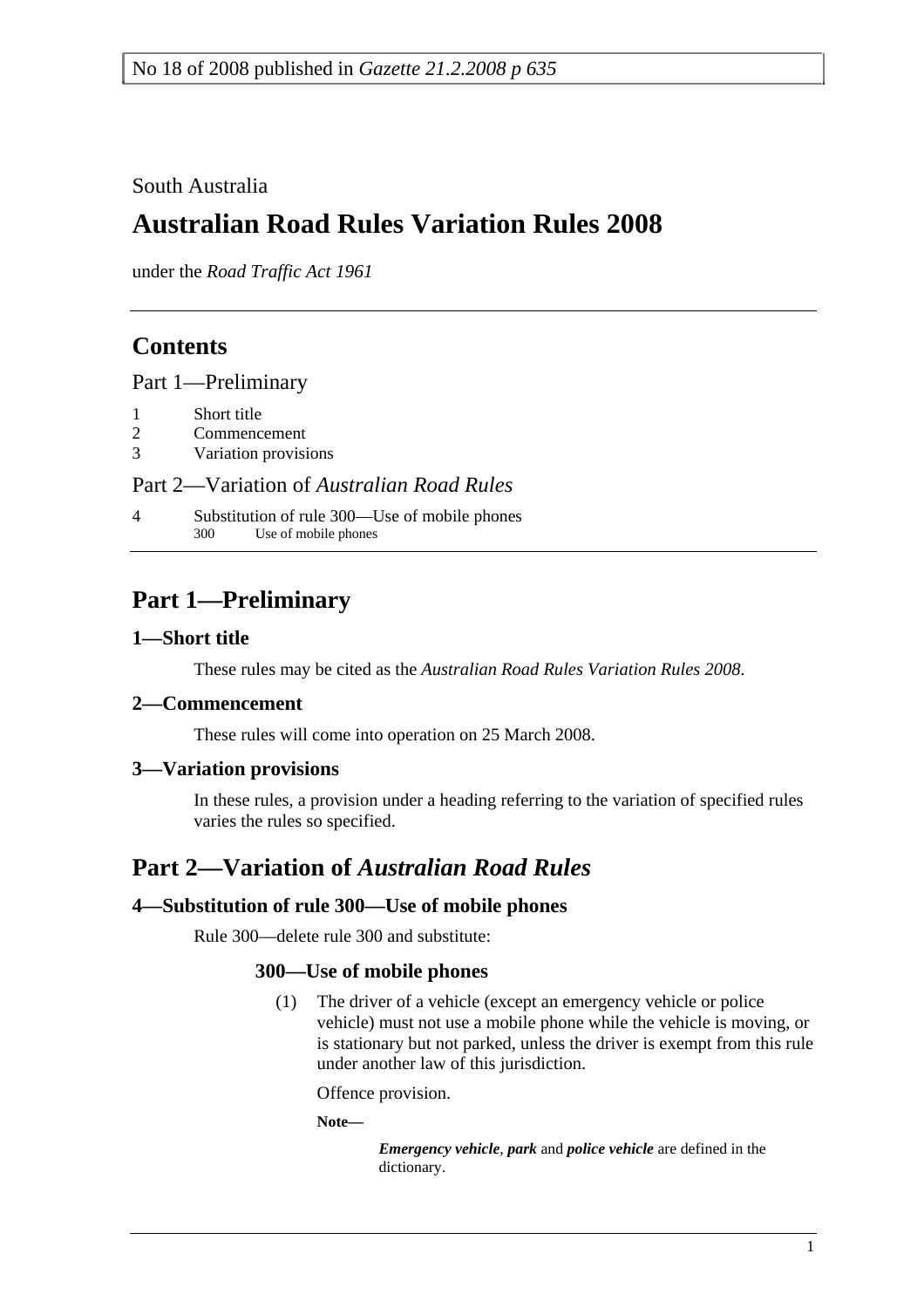- (2) Subrule (1) does not apply to a driver using a mobile phone if the phone is being used to make or receive a phone call and, while being so used:
	- (a) is secured in a mounting affixed to the vehicle; or
	- (b) is remotely operated by means of a device (whether connected to the phone by means of a wire or otherwise):
		- (i) affixed to the vehicle; or
		- (ii) worn by the driver in the manner intended by the manufacturer,

and the phone is not being held by the driver.

- (3) To avoid doubt, nothing in subrule (2)(b) authorises a person to use a mobile phone by pressing a key on the phone, or by otherwise manipulating the body or screen of the phone, if the phone is not secured in a mounting affixed to the vehicle.
- (4) For the purposes of this rule, a mobile phone will only be taken to be secured in a mounting affixed to the vehicle if—
	- (a) the mounting is commercially designed and manufactured for that purpose; and
	- (b) the mobile phone is secured in the mounting, and the mounting is affixed to the vehicle, in the manner intended by the manufacturer.
- (5) In this rule:

*affixed to*, in relation to a vehicle, includes forming part of the vehicle;

*held* includes held by, or resting on, any part of the driver's body, but does not include held in a pocket of the driver's clothing or in a pouch worn by the driver;

*mobile phone* does not include a CB radio or any other two-way radio;

*phone call* does not include a text message, video message, email or similar communication;

*use*, in relation to a mobile phone, includes the following:

- (a) holding the phone to, or near, the ear (whether or not engaged in a phone call);
- (b) creating, sending or looking at a text or video message on the phone;
- (c) turning the phone on or off;
- (d) operating any other function of the phone.